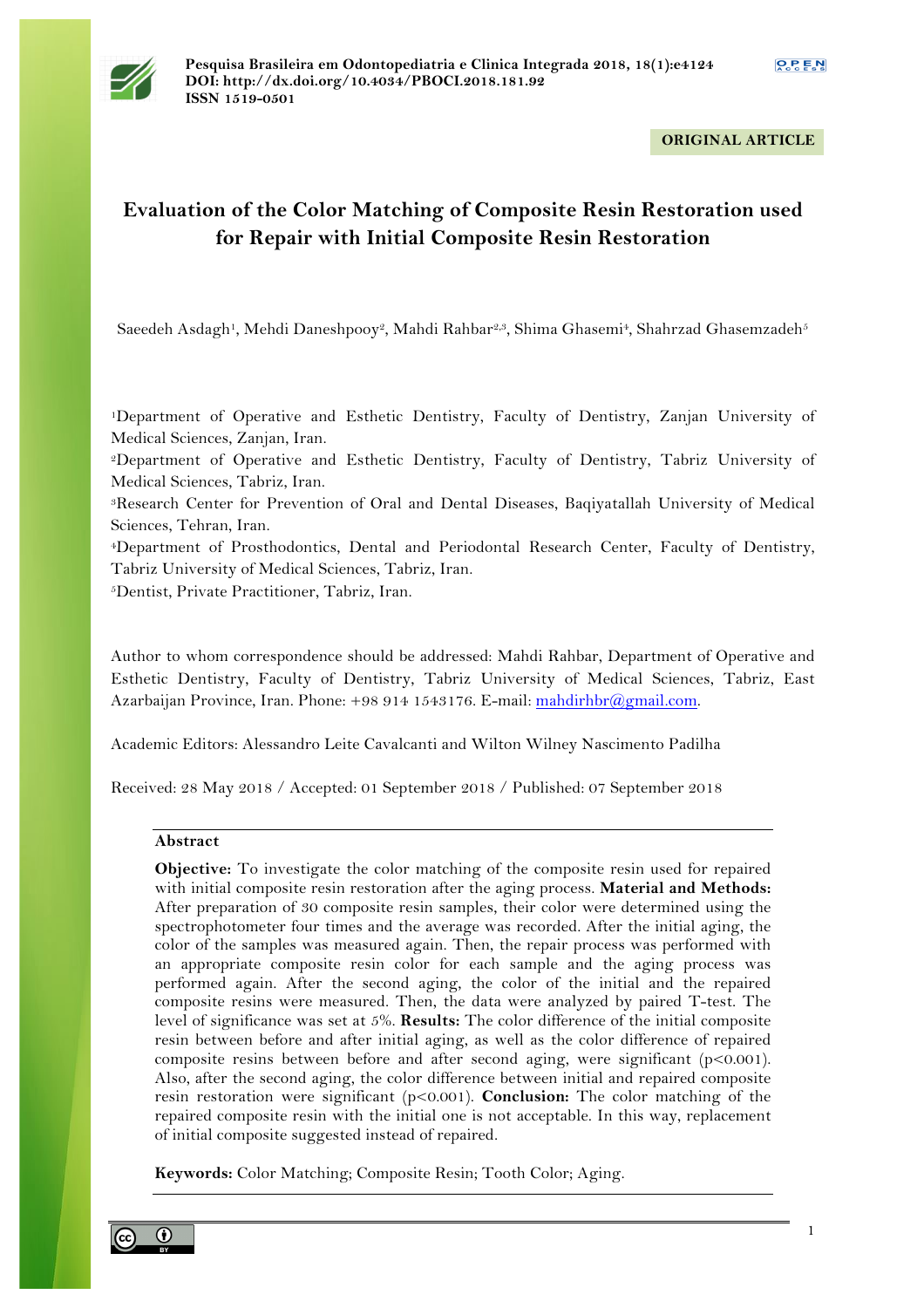## **Introduction**

Today, color change is one of the most common causes of repeated replacement of composite resin restorations. In fact, esthetics is one of the main considerations of the patients seeking dentistry [1]. Among the dental restorative materials, resin composite resins have been found to be highly accepted among dentists and patients due to their adequate strength, excellent primary esthetic, lower cost than ceramics, and dentin bonding [2]. Of course, the success of restorative materials such as composite resins mostly depends on their color stability over time. So, color change is one of the most common causes of frequent replacement of composite resin restorations, dissatisfaction among patients, and the associated economic problems for the patients  $\lceil 1,3 \rceil$ .

Composite resin restorations color change in the oral environment; but the important issue is the extent of this change of color, which should not be detectable to the eyes [3]. Composite resin color change can be caused by internal or external factors. Internal factors induce changes in the resin matrix and the interspersed matrix and filler. The external factors include the absorption of foreign pigments, smoking and the consumption of food and drink  $\lceil 4, 5 \rceil$ .

Previous study evaluated the color change of three microhybrid composite resins and five nanohybrid composite resins and found that all micro and nanohybrid composite resins undergo a change in color due to the aging process. The color change was found to be not significant in microhybrids [6].

Evaluation of the color stability of three composite resin types after accelerated artificial aging showed that the color change of the studied composite resins is higher than the acceptable clinical limit. In this study, Z250 microhybrid composite resin had higher color stability than nanocomposite resins [7].

Comparison of the color stability of two nanocomposite resins and two microhybrid composite resins in solutions of tea, coca-cola, coffee, and artificial saliva showed that tea and coffee create unacceptable color changes in all of these composite resins, while artificial saliva and coca-cola did not cause significant color change [8]. The color stability of four types of different resin composite resins was investigated in eight different solutions; artificial saliva created the lowest and red wine produced the highest amount of discoloration in these composite resins. Also, Filtek Supreme and Filtek Z250 composite resins exhibited the highest and the lowest color stability, respectively [4]. The results of the color stability comparison in nanocomposite resins and microhybrid composite resins in three solutions of tea, coffee, and cola showed that the color stability of the nanocomposite resins was significantly higher than the microhybrid composite resins [9]. According to some studies, the color change of nanocomposite resins is more than the acceptable clinical level  $(\Delta E > 3/3)$  and also in some studies, the color change of these composite resins has been clinically acceptable [3,10,11].

In the recent years, with improving the mechanical and physical properties of composite resins and with proper usage of these materials, the longevity of composite resin restorations has increased. In spite of all this, an old composite resin restoration may lose its esthetic and quality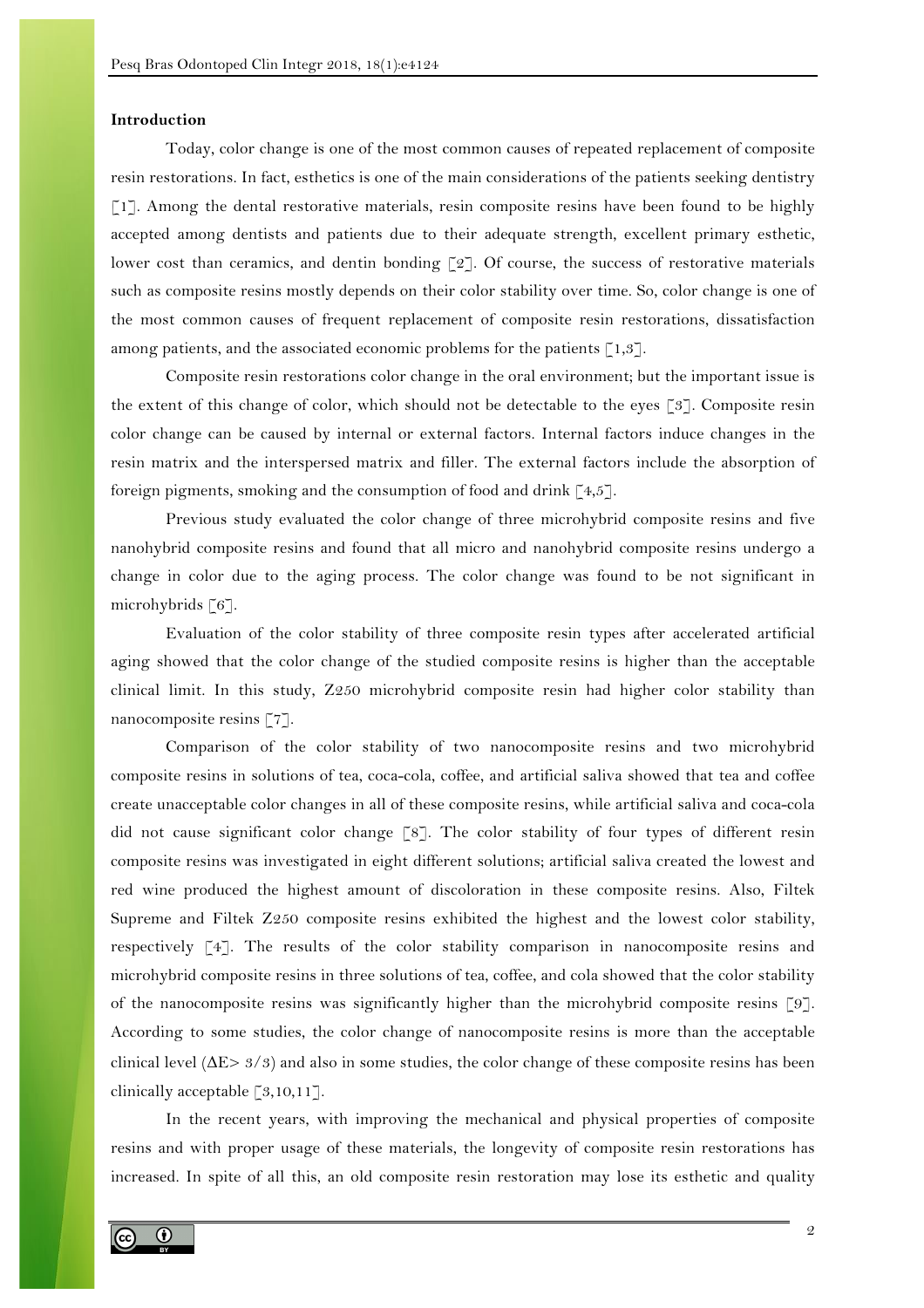despite maintaining its original bond strength due to various factors such as color change and partial and superficial fractures. New restorations may also not be satisfactory due to over-finishing, color discrepancy, air bubbles, and inappropriate contours [12].

Factors such as the extent, location, and cause of restoration failures, the quality of the present restoration, the life expectancy, and cost affect the design of the final treatment, including replacement or repair [13]. Although a complete replacement of an unsuccessful composite resin restoration results in better clinical results and greater esthetic, it causes the removal of previously etched enamel and subsequently, more enamel etching to increase the enamel bond. In addition, the complete removal of the previous restoration leads to a wider cavity, the removal of intact tooth structure, increased probability of damage to the pulp, and wasting time and cost [14,15]. Therefore, in some cases, such as color changes, small recurrent caries along a margin of an appropriate restoration, over-polishing, wearing or lapping of previous composite resin restorations, the addition of new composite resin to existing composite resin restorations is a commonly used treatment  $\lceil 16 \rceil$ .

On the basis of a research in different databases, we concluded that there is a contradiction on the color stability of the nanocomposite resins among the various studies  $[4,6,8-11]$ . On the other hand, in spite of various studies regarding the repair composite resin bond strengths to initial composite resin restorations  $\lceil 12,15 \rceil$ , a study that investigates the color matching of the repaired composite resins with the initial composite resins was not found. Hence, in this study, we will consider this issue for the first time and answer the following questions: Does a repaired composite resin color matching adequately with the initial composite resin during the aging process?

## **Material and Methods**

# Study Design and Data Collection

To determine the sample size, we used the results obtained in a previous study  $\lceil 6 \rceil$ . Considering the mean difference of 0.9 between the measurement of seven days and 14 days, respectively, with a standard deviation of 0.97 and 0.34, and also considering  $\alpha = 0.05$  and power of 90%, 27 samples were estimated. To increase the validity of the study, 10% were added to this number and 30 samples were considered.

This study used nano-hybrid composite resins (3M ESPE Supreme XTE, St Paul, MN, USA) in A1 colors (30 samples). The samples were prepared by a silicon cylindrical mold (4 mm in diameter and 4 mm in height). The light curing process of the composite resin material was performed by Astralis 7 (Ivoclar Vivadent AG, FL-9494 Schaan/Liechtenstein) with 750 mW / cm2 power for 40 seconds and in two layers of 2 mm. After removing the samples from the molds, the exposure was performed on four sides of samples for 40 seconds. After finishing the composite resin samples, they were polished by the Sof-Lex system (3M, St Paul, MN, USA) with medium, soft, and very soft disks using a handpiece at speeds ranging from 7000 to 8000 rpm. The color of each sample, in the middle part of the cylinder, was determined four times and the average was recorded.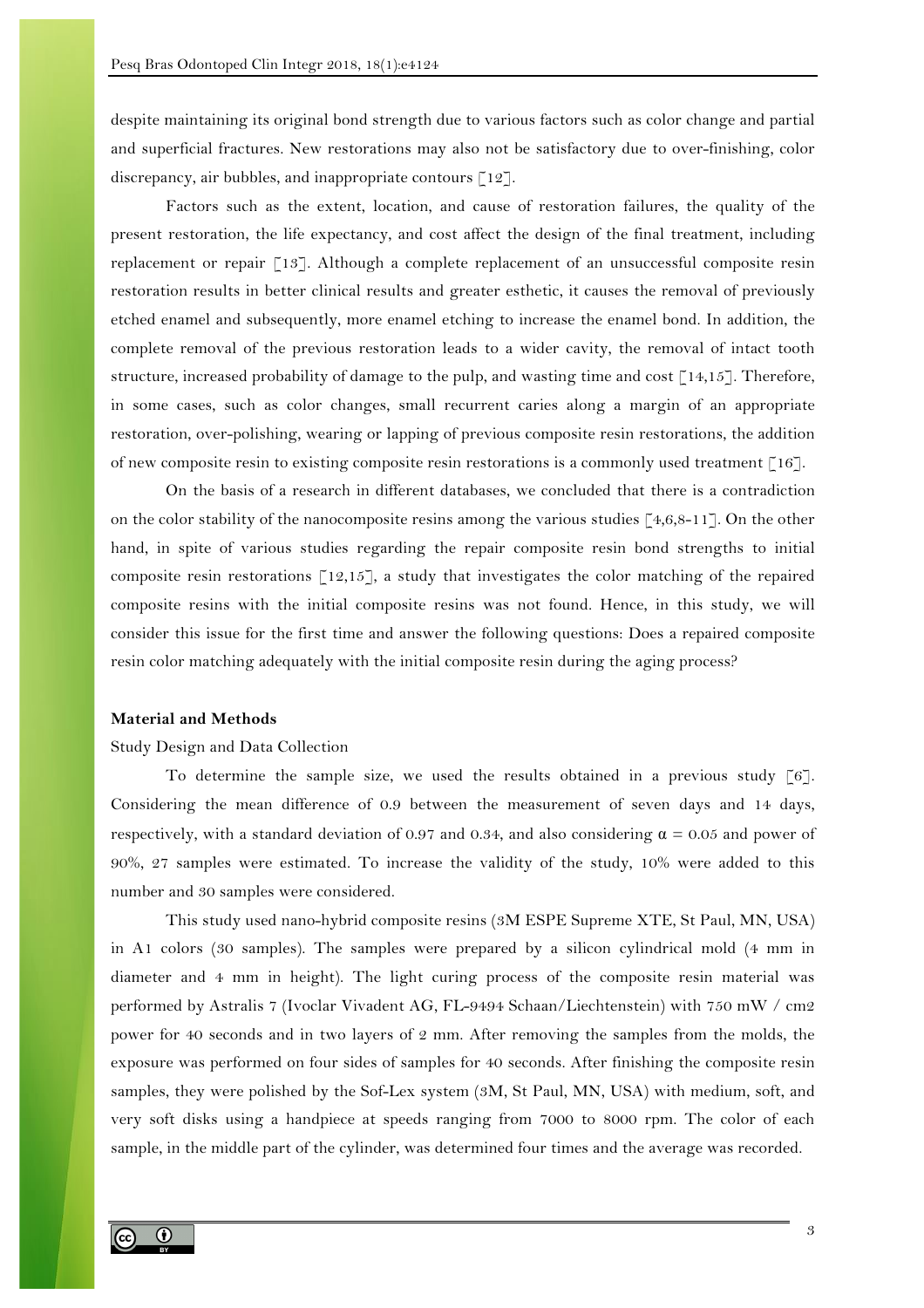The aging process was done for all samples, which was 383 hours that equal one year of clinical performance. After these steps, the color of each sample in the middle part of the cylinder was determined four times and its average was recorded. The color of the samples was determined with a spectrophotometer (based on the CIE  $L^*$ ,  $a^*$  and  $b^*$  system) (base color for comparison). After the completion of the process, the samples were washed out and were put into distilled water. If the color difference between the before and after the initial aging was less than 3.3 (because it is not visually recognizable), the composite resin color used for restoration was the same as the A1 color; otherwise, the color was determined for composite resin repair was determined by spectrophotometer. The samples put in another cylindrical silicon model again (4 mm in diameter and 8 mm in height). The sample surface was marked in the outer cylindrical section by a marker to determine the initial composite resin. The sample surface in the internal cylindrical section was washed out with water for 20 seconds and dried with air for ten seconds. Then, 37% Etch-Rite phosphoric acid was applied to the surface of the samples for 15 seconds. Consequently, the acid was washed out with water for 15 seconds and dried for 10 seconds. Adper Single Bond (3M ESPE, St Paul, MN, USA) was applied to the etched surfaces with a micro-brush and was expelled by spray air for two seconds and eventually 30 seconds [12]. After the completion of this work, the aging process in the second step was followed for these samples by the protocols described below. The composite resin color in the initial and the repaired parts of each sample in the middle section of cylinder was determined by a spectrophotometer.

# Aging Process

The aging solution was prepared with two teabags, placed in 500 mL of distilled water for ten minutes. The samples were immersed in this colored solution for 14 consecutive days (every 24 hours) for 20 minutes per day in order to simulate the clinical condition [6]. After the completion of this process, the samples were washed out with distilled water.

#### Sample Color Measurement

The color of the samples was determined after the preparation of the samples and after each aging process in both the initial and the repaired composite resin parts with a spectrophotometer (Spectro Shade, Niederhasli, Switzerland) on a white background. The color was determined in a  $4 \times$ 3 special room with gray walls with sunlight between 10 and 12 A.M. It should be noted that the spectrophotometer device was calibrated according to the manufacturer's instructions before the measurements were taken. The determination of the color of the samples was conducted after the initial aging to select the composite resin color for repairmen. Also, the color of the samples was evaluated with the help of the CIE  $L^*$ , a\* and  $b^*$  system, which was done with the aid of a spectrophotometer. In this system,  $L^*$  refers to the brightness level,  $a^*$  refers to the red color in positive values and the green color in negative values and b\* also refers to the yellow color in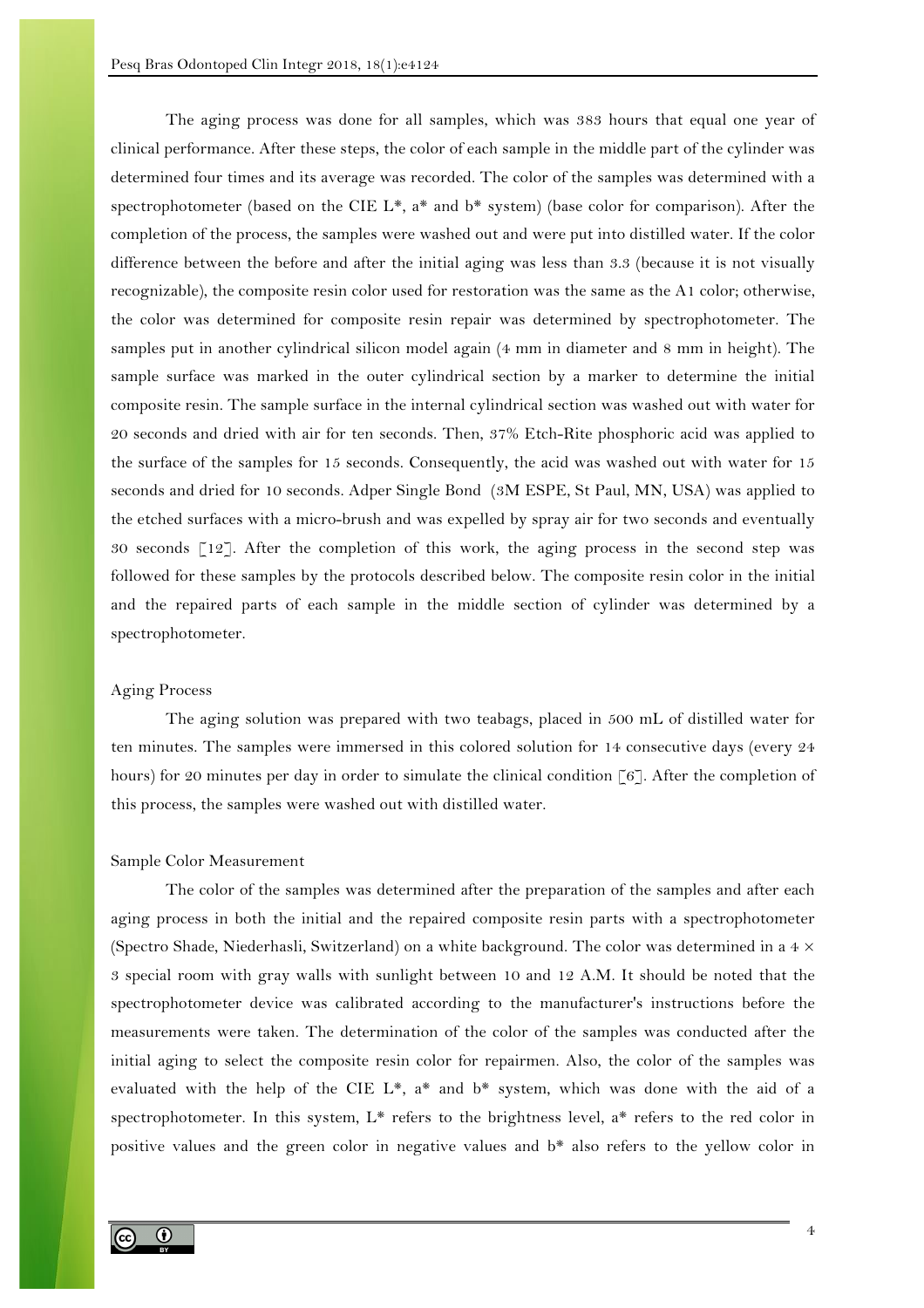positive values and the blue color in negative values [10], all of which were automatically taken by the spectrophotometer  $\lceil 6 \rceil$ .

## Statistical Analysis

The data was analyzed by descriptive statistical methods (mean and standard deviation) using the SPSS Software (IBM Corp., Armonk, NY, USA), version 16. Meanwhile, the normalization of the samples was evaluated by the Kolmogorov-Smirnov test. The paired t-test was used to compare the color correction of the composite resin restorations before and after aging. In this study, a p-value <0.05 was considered as statistically significant.

# **Results**

It observed that after each aging, the color deteriorated and therefore, we used inferential statistics for a more accurate evaluation and meaningful analysis of these differences.

As shown in Table 1, dE of the color of the original composite resins before the initial aging was 73.2, which decreased to 61.7 after the initial aging and got cloudy. This decrease is statistically significant (p<0.001). According to Table 1, the color of the restored composite resins before the second aging was 61.7, which decreased to 55.4 after aging. This decrease was statistically significant (p<0.001) too.

| <b>Composite Resin Restorations Type</b> | <b>Measurement Time</b> | Mean and SD*   | p-value |
|------------------------------------------|-------------------------|----------------|---------|
| Initial                                  | Before initial aging    | $73.2 \pm 1.6$ | p<0.001 |
|                                          | After initial aging     | 61.7 $\pm$ 3.2 |         |
| Repaired                                 | Before second aging     | 61.7 $\pm$ 3.2 | p<0.001 |
|                                          | After second aging      | $55.4 \pm 2.3$ |         |
| Initial                                  | After second aging      | $44.3 \pm 5.8$ | p<0.001 |
| Repaired                                 | After second aging      | $55.4 \pm 2.3$ |         |

**Table 1. Independent T-test results for the color of the composite resin samples before and after aging.**

\*Standard Deviation.

According to Table 1, the comparison of the restoration color of the initial and repaired composite resin after the second stage of aging also shows that dE of the color of the initial restored composite resin after the second stage of aging is 44.3 while dE of the color of the repaired composite resins after the second stage of aging is 55.4, which is relatively large and statistically significant  $(p<0.001)$ .

# **Discussion**

The repair and restoration of composite resins is a more appropriate method than complete replacement. The process saves the remainder of the teeth, saves time and cost, and maintains the tissue. Since it is less invasive compared to the replacement method, it can increase the life span of the restorations. The switching method has several drawbacks: it takes a longer time and does more

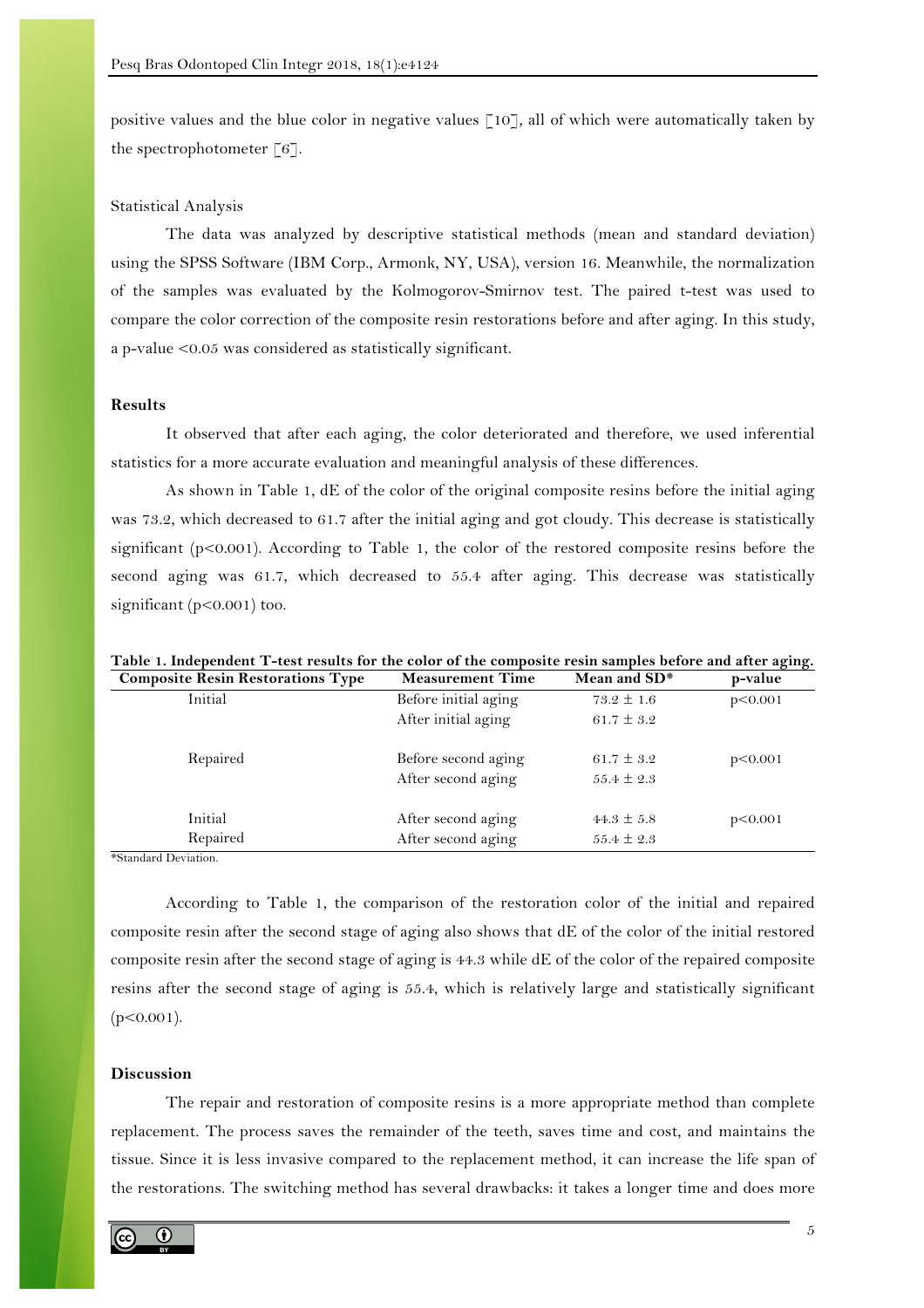damage to the tooth pulp. Therefore, repairing unsuccessful composite resins is a suitable treatment for preventing damage to the tooth pulp and for protecting the healthy tissue  $\lceil 17 \rceil$ .

We will first discuss the methodology of the study and will continue to do so as we take a look at the results. Various methods have been used to study the aging process such as boiling, thermocycling, storage of citric acid, sodium chloride, and distilled water. However, water is the most commonly maintained environment and its shelf life varies from six hours to 24 months, as ascertained in different studies. In this study, 30 composite resin samples were immersed in tea solution for 20 minutes per days (every 24 hours) for 14 consecutive days to simulate the clinical condition [6]. By storing samples in a wet environment, hydrolytic degradation and hydrolysis and oxidation reactions, such as those occurring in the oral environment, can be provided. In the present study, after the completion of the process, the samples were washed with distilled water. In the present study, a nanohybrid composite resin was used due to its aesthetic and mechanical properties  $\lceil 18 \rceil$ .

Color measurement is a phenomenon that varies from person to person, at different times. Various factors such as lighting, translucency, opacity, light immersion, and human eyes can affect color assessment [19,20]. In this study, to solve the subjective errors, color evaluation was carried out by the spectrophotometer apparatus of the Dental and Periodontal Research Center, Faculty of Dentistry, Tabriz University of Medical Sciences. It is currently the most accurate tool for color examination [21] and also, has more objectivity than the visual method (in 93.3% of the cases) and higher accuracy (33% more) than the common techniques [22].

According to the findings of this study, it was observed that  $\Delta E$  the color of the initial composite resin restorations after the original and secondary aging, as well as the  $\Delta E$  color of the repaired composite resins, decreased significantly after the second stage of aging and actually became cloudy.

According to various studies, the internal and external factors associated with the patients' habits and medical history as well as the exposure time and concentration of the staining material may impact the color stability of the tooth and the restorative materials  $\lceil 22 \rceil$ . Color change in the composite resin restorations may be physiological, chemical, hydrophilic or hydrophobic reactions and may be caused by water absorption due to different reasons, such as composition (optical primer, actuator, resin matrix, and fillers). Other factors affecting the color stability of the composite resin materials include incomplete polymerization, curling time and application, porosity, abrasive resistance, oxygen permeation at the surface, and surface preparations like polishing and bonding  $[22, 23]$ .

The composite resin used in this study is the Supreme Filtek Universal nanocomposite resin, which has Bis-GMA (bisphenol A-diglycidyl ether methacrylate), Bis-EMA (bisphenol A ethoxylated glycol dimethacrylate) and UDMA (urethane dimethacrylate), and has a small amount of TEGDMA (triethylene glycol dimethacrylate). According to the previous studies, although Bis-GMA and TEGDMA are both hydrophilic monomers, Bis-GMA causes 3 to 6% water absorption and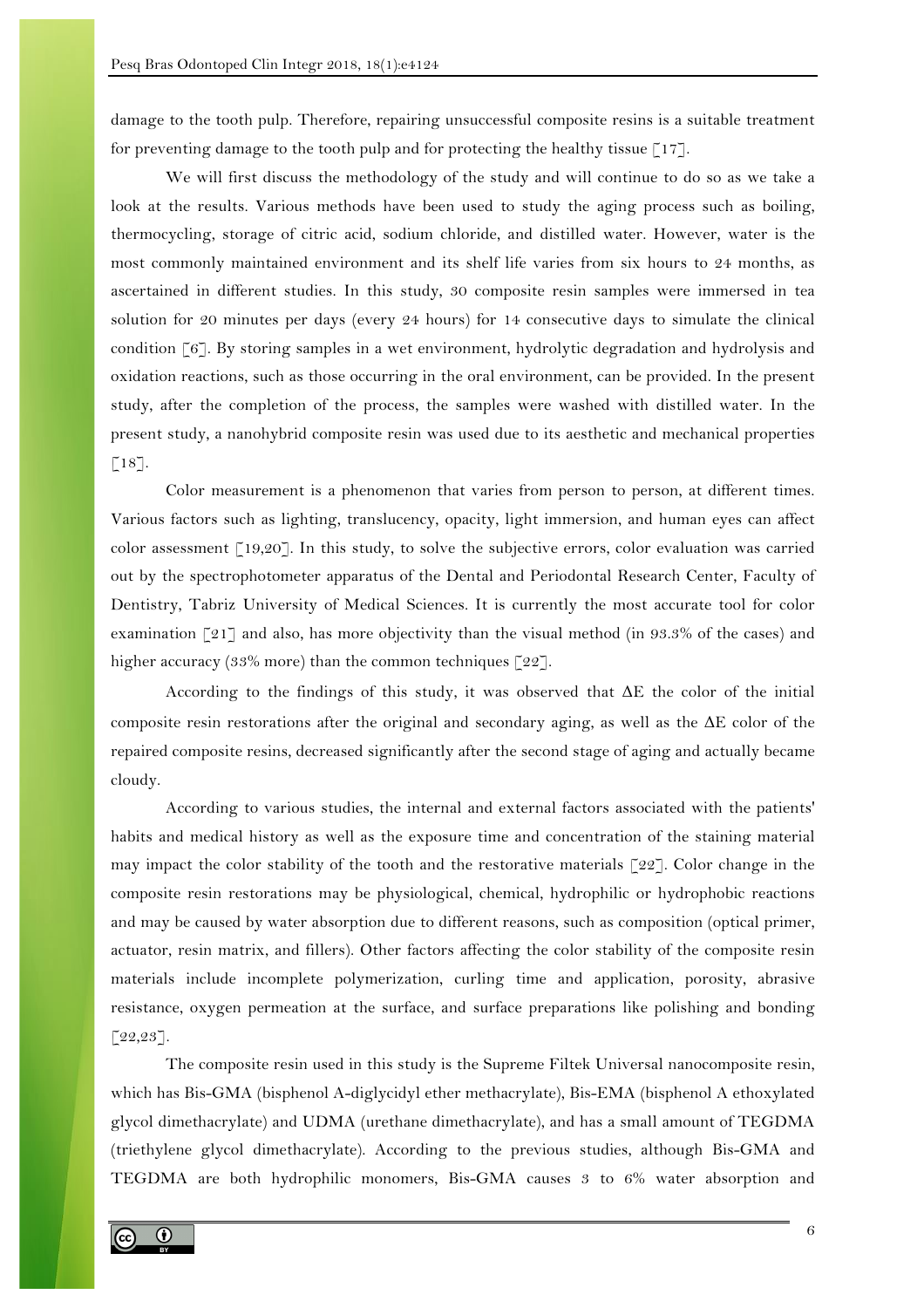TEGDMA also causes 0 to 1% water absorption [24,25]. In the composite resin used in this study, considering the high amounts of Bis-GMA in comparison to TEGDMA, one of the reasons for the lack of color can be the presence of these monomers in the composite resin structure.

The composite resin is composed of mineral fillers in the organic matrix and the composite resin can be damaged and colored in different environments. The simplest reaction that can occur at the contact surface of the environment and the composite resin after the material penetrates into it, will be the color change. The degree of polymerization and crosslinking of the composite resin are important factors determining the effects of the solutions on it  $\lceil 26 \rceil$ . The degree of polymerization depends on factors such as the type and intensity of the polymerization device, the color, the translucency, the opacity and the thickness of the composite resin [27-29]. In Bis-GMA-based composite resins, the degree of polymerization varies between 45% and 85% and it has been reported that the composite resins with Bis-GMA and UDMA base (similar to the composite resins used in this study) have a 20% lower degree of polymerization than the other monomers [30]; the low polymerization degree causes the materials to be more susceptible to degradation, resulting in reduced color stability and the release of products like methacrylic acid and formaldehyde can aggravate color change [26,30].

According to numerous articles, the human eye is able to detect a difference in color with  $1 \leq$ E; but in dentistry, the usually acceptable value is  $3.3 > \Delta E$  [3]. In the present study, the difference in the color of the original composite resin and the repair after the second aging was greater than the acceptable clinical value ( $\Delta E = 11.1$ ).

In various studies, the bond strength of repaired composite resin to the initial composite resin is clinically acceptable if proper surface preparation was done  $\lceil 31,32 \rceil$ ; however, the stability and color matching are vital especially in the anterior teeth. In this study, the color of the initial composite resin is adapted to the two stages of aging and the composite resin is used to repair an aging step and shows the results of poor color matching between the two composite resins. Therefore, despite the favorable bond strength of the new composite resin with the original composite resin, which has been proven in various studies, this discrepancy in color suggests the need for a complete replacement of the defective composite resin restorations. The reason for the poor color matching of the repaired and the initial composite resin can be the longer contact time of the original composite resin to the material (two stages of aging) and the inherent characteristics of the composite resin used.

A number of studies on the coloring of composite resins, with results similar to the present study, are noted. Evaluation of the aging effect on dental composite resins showed that the composite resin underwent an unacceptable change in color after aging (ΔE> 3) [33]. Also another study on the stability of the three composite resin materials after accelerated artificial aging showed that the ΔE of the composite resins changed significantly after aging; the composite resins studied were similar to the current study and were selected from the Filtek brand [7]. The surface color change of three composite resins including the microhybrid composite resin and the five nanohybrid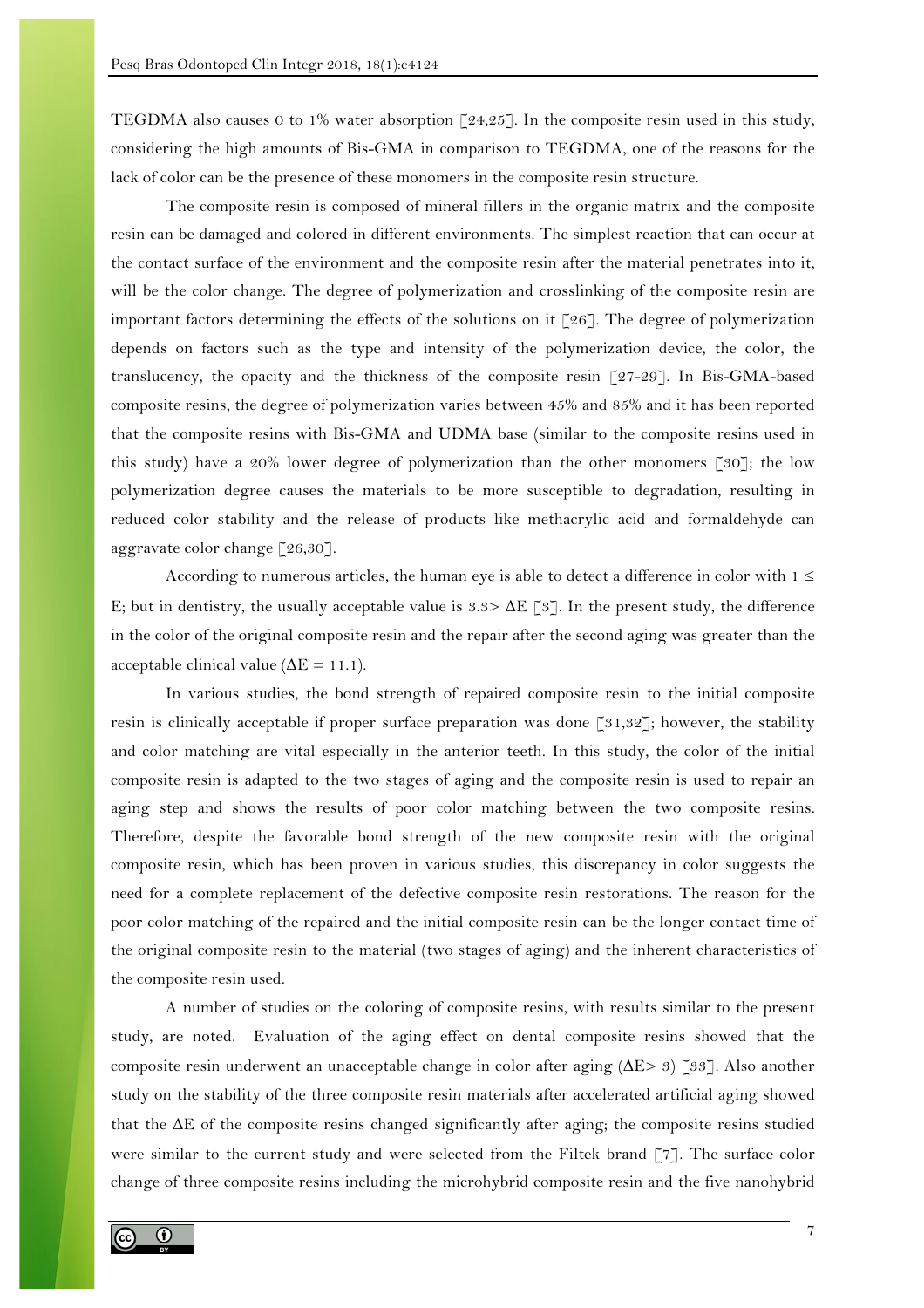composite resin after staining and bleaching showed that composite resins change color over time  $[6]$ .

The color of the original composite resin and the restored composite resins had a statistically significant difference after the second stage of aging. The results of one study showed that color change after aging in the microhybrid composite resin (Z250) was significantly less than in the supreme and the nanohybrid (Z250XT) composite resins and there was no statistically significant difference between the color change of the nano-field and the nanohybrid [7]. In a laboratory studyfound that the color stability of dental composite resins in colored solutions by spectrophotometry showed that all the composite resins change color after an exposure to tea and coffee solutions and this color change was not acceptable and damaged the aesthetic value; one of the composite resins used in this study was similar to the present study and this color change was due to the surface porosity resulting from the brief dissolution of materials, the physicochemical properties of resin matrix monomers, and the form of composite resin filler aggregation [8].

One study analyzed the color stability of nanocomposite resins and microhybrid composite resins in three solutions of tea, coffee, and cola, and concluded that the color stability of the nanocomposite resins was significantly higher than the microhybrid composite resins [9]. Other study showed that there was no significant difference after staining between the microhybrid and nano hybrid composite resin [6].

This study was carried out with a set of assumptions. In order to further elaborate the study, the compatibility of the original restorative color with the restored composite resins (conventional composite resins, ceramic composite resins, and nanocomposite resins) should be investigated in future. Additionally, the effects of the exposure to various solutions can also be evaluated, in addition to time. In the future studies, the effect of correct polishing of the original composite resin after the restoration step and the aging process can be evaluated for the final color matching. In addition, the effect of bleaching on the color compatibility of the original and the restored composite resins can also be assessed and the hypothesis is that bleaching improves the compatibility of the original and repaired composite resins.

# **Conclusion**

Composite resins color change and deteriorate over time. Over time, the color changes in initial composite resins and the repaired ones are not the same and the color matching of them affected by the aging phenomenon.

#### **References**

1. Negahdari R, Pournasrollah A, Rahbar M, Bohlouli S, Pakdel SM. Comparison of shade match compatibility between vitapan classical and 3D master shade guide systems by dental students in Tabriz Faculty of Dentistry. Adv Biosci Clin Med 2016; 4(1):4-10.

2. Daneshpooy M, Pournaghiaza F, Rahbar M, Sobhi E. Frequency of post-operative sensitivity in class II composite restorations in Iranian patients. Pesq Bras Odontoped Clin Integr 2018; 18(1):e4114. doi: 10.4034/PBOCI.2018.181.62.

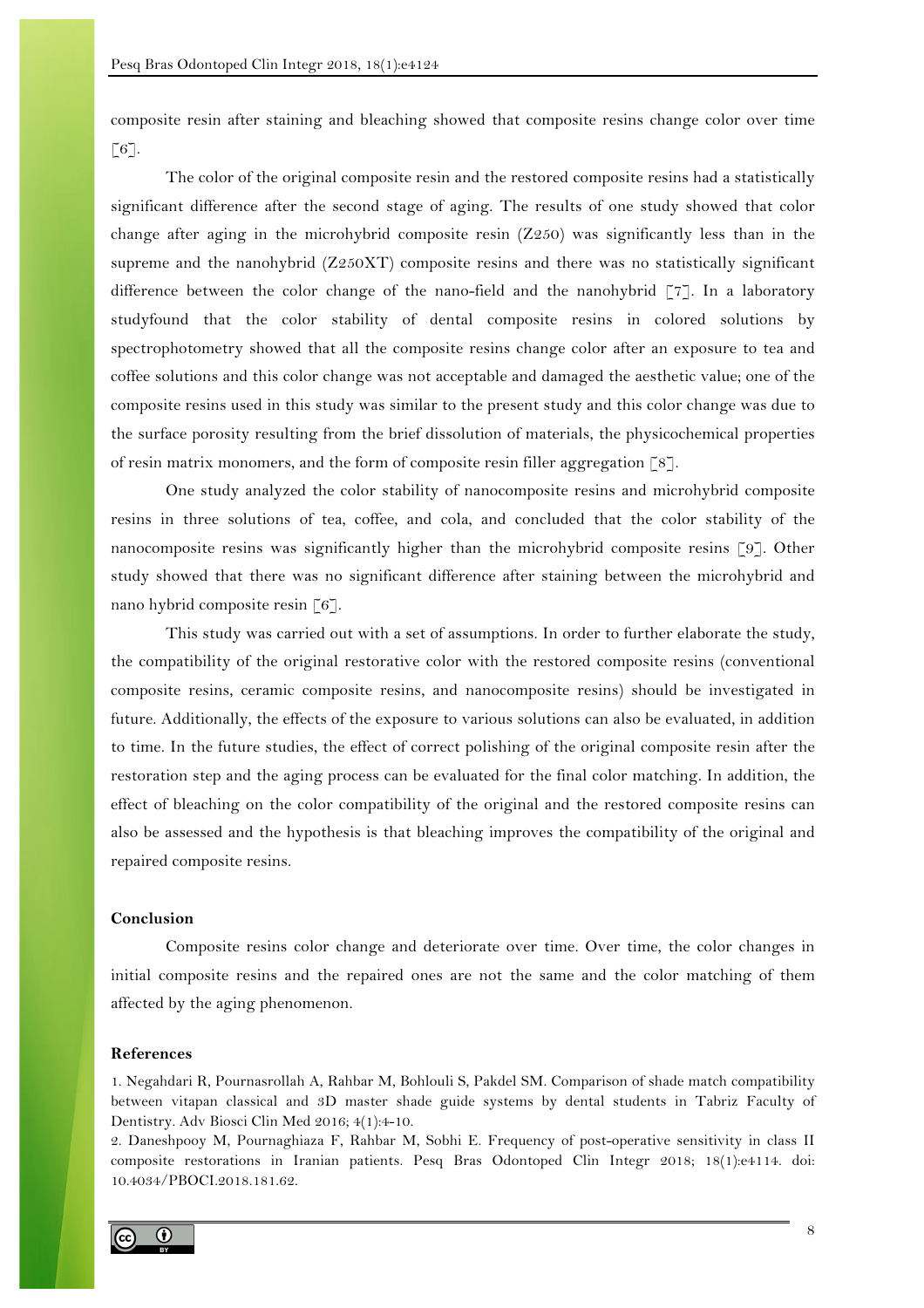3. Asdagh S, Daneshpooy M, Rahbar M, Dabaghi-Tabriz F, Bahramian A, Esmaielzadeh M. Effect of home bleaching on the color matching of composite resin restorations. Pesq Bras Odontoped Clin Integ 2018; 18(1):e4122. doi: 10.4034/PBOCI.2018.181.85.

4. Topcu FT, Sahinkesen G, Yamanel K, Erdemir U, Oktay EA, Ersahan S. Influence of different drinks on the colour stability of dental resin composites. Eur J Dent 2009; 3(1):50-6.

5. Fontes ST, Fernández MR, Moura CM, Meireles SS. Color stability of a nanofill composite: Effect of different immersion media. J Appl Oral Sci 2009; 17(5):388-91. doi: 10.1590/S1678-77572009000500007.

6. Poggio C, Beltrami R, Scribante A, Colombo M, Chiesa M. Surface discoloration of composite resins: Effects of staining and bleaching. Dent Res J 2012; 9(5):567-73.

7. Heshmat H, Hoorizad Gangkar M, Emami Arjomand M, Kharazifard M J. Color stability of three composite resins following accelerated artificial aging: An in-vitro study. J Islam Dent Assoc Iran 2014; 26(1):16-22.

8. Hasani-Tabatabaei M, Yassini E, Moradian S, Elmamooz N. Color stability of dental composite materials after exposure to staining solutions: A spectrophotometer analysis. J Islam Dent Assoc Iran 2009; 21(1):69-78.

9. Kheraif AA, Qasim SS, Ramakrishnaiah R, Rehman I. Effect of different beverages on the color stability and degree of conversion of nano and microhybrid composites. Dent Mater J 2013; 32(2):326-31. doi: 10.4012/dmj.2011-267.

10. Villalta P, Lu H, Okte Z, Garcia-Godoy F, Powers JM. Effects of staining and bleaching on color change of dental composite resins. J Prosthet Dent 2006; 95(2):137-42. doi: 10.1016/j.prosdent.2005.11.019.

11. Nasoohi N, Ghaemi R. The effect of Iranian and imported tea on composite resin color change - An in vitro study. J Res Dent Sci 2013; 10(1):22-6.

12. Stawarczyk B, Krawczuk A, Ilie N. Tensile bond strength of resin composite repair in vitro using different surface preparation conditionings to an aged CAD/CAM resin nanoceramic. Clin Oral Investig 2015; 19(2):299-308. doi: 10.1007/s00784-014-1269-3.

13. Tabatabaei MH, Alizade Y, Taalim S. Effect of various surface treatment on repair strength of composite resin. J Dent TUMS 2004; 1(4):5-11.

14. Lucena-Martín C, González-López S, Navajas-Rodríguez de Mondelo JM. The effect of various surface treatments and bonding agents on the repaired strength of heat-treated composites. J Prosthet Dent 2001; 86(5):481-8. doi: 10.1067/mpr.2001.116775.

15. Özcan M, Barbosa SH, Melo RM, Galhano GAP, Bottino MA. Effect of surface conditioning methods on the microtensile bond strength of resin composite to composite after aging conditions. Dent Mater 2007; 23(10):1276-82. doi: 10.1016/j.dental.2006.11.007.

16. Cavalcanti AN, Lavigne C, Fontes CM, Mathias P. Microleakage at the composite-repair interface: Effect of different adhesive systems. J Appl Oral Sci 2004; 12(3):219-22. doi: 10.1590/S1678-77572004000300011.

17. Yesilyurt C, Kusgoz A, Bayram M, Ulker M. Initial repair bond strength of a nano‐filled hybrid resin: Effect of surface treatments and bonding agents. J Esthet Restor Dent 2009; 21(4):251-60. doi: 10.1111/j.1708- 8240.2009.00271.x.

18. Khatri A, Nandlal B. Comparative evaluation of shear bond strength of conventional composite resin and nanocomposite resin to sandblasted primary anterior stainless steel crown. J Indian Soc Pedod Prev Dent 2007; 25(2):82-5. doi: 10.4103/0970-4388.33453.

19. Mundim FM, Garcia LFR, Cruvinel DR, Lima FA, Bachmann L, Pires-de-Souza FC. Color stability, opacity and degree of conversion of pre-heated composites. J Dent 2011; 39(Suppl 1):e25-9. doi: 10.1016/j.jdent.2010.12.001.

20. Yousef M, Abo El Naga A. Color stability of different restoratives after exposure to coloring agents. J Am Sci 2012; 8(2):20-6.

21. Hubbezoglu I, Akaoğlu B, Dogan A, Keskin S, Bolayir G, Ozçelik S, Dogan OM. Effect of bleaching on color change and refractive index of dental composite resins. Dent Mater J 2008; 27(1):105-16. doi: 10.4012/dmj.27.105.

22. Karakaya İ, Cengiz E. Effect of 2 bleaching agents with a content of high concentrated hydrogen peroxide on stained 2 CAD/CAM blocks and a nanohybrid composite resin: An AFM evaluation. BioMed Res Int 2017; Article ID 6347145. doi: 10.1155/2017/6347145.

23. Kang A, Son SA, Hur B, Kwon YH, Ro JH, Park JK. The color stability of silorane-and methacrylate-based resin composites. Dent Mater J 2012; 31(5):879-84. doi: 10.4012/dmj.2012-082.

24. Hafez R, Ahmed D, Yousry M, El-Badrawy W, El-Mowafy O. Effect of in-office bleaching on color and surface roughness of composite restoratives. Eur J Dent 2010; 4(2):118-27.